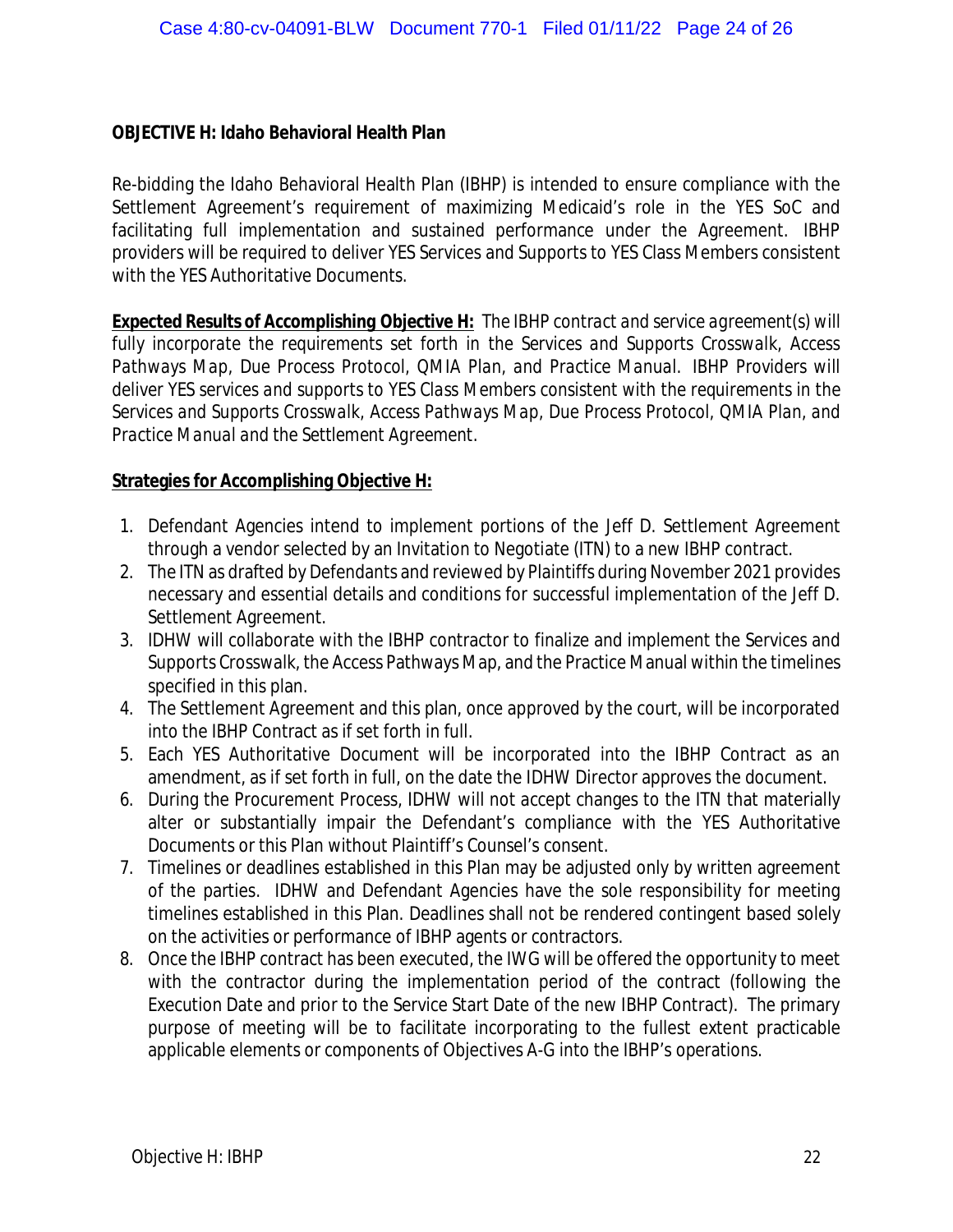**Glossary[2](#page-1-0)**

**Access Pathways Map:** An authoritative document that details how a Class Member is intended or expected to move into, through, and out of the YES SoC.

**Algorithm:** a set of instructions for a process that leads to a predictable result; set of rules to be followed in calculations or other problem-solving operations; business flow diagrams.

**Care Management**: Care Management is the overall system of medical and psychosocial management encompassing, but not limited to: utilization management, care coordination, discharge planning following restrictive levels of care, continuity of care, care transition, quality management, client and family engagement, and service verification.

**Defendant Agency (Agencies):**state agencies whose principal executive officers are Defendants, including Idaho Department of Health and Welfare (and its Divisions of Medicaid, Behavioral Health and Family and Children's Services), the Idaho Department of Juvenile Corrections, and the State Department of Education.

**Execution Date of Idaho Behavioral Health Plan (IBHP) Contract:** The execution date of the new IBHP Contract is the date that the new contract is signed.

**Idaho Behavioral Health Plan (IBHP):** Idaho's managed care behavioral health plan provided by a contracted Managed Care Organization.

**Potential Class Member:** Any Idaho resident with unmet mental health needs who has not yet reached their eighteenth (18<sup>th</sup>) birthday and who has not yet been determined to be a Class Member.

**Practice Manual:** An authoritative document that describes the YES Principles of Care and the Practice Model and the operational details for the complete implementation of the Services and Supports Crosswalk, Access Pathways Map, Due Process Protocol, and appropriate components of the Quality Management, Improvement, and Accountability Plan.

**QMIA Council:** A quality management, improvement and accountability entity within the Jeff D. governance structure that is a cross-Defendant Agency collaborative made up of executive level staff and children's mental health stakeholders with responsibilities specific to meeting the terms of the Agreement. See QMIA Plan for complete list of goals and responsibilities.

**QMIA Plan:** Quality Management, Improvement, and Accountability Plan (QMIA) Plan describes how Idaho's child serving systems will monitor, assess, and report on the progress toward the execution of the commitments set forth in the Jeff D. Settlement Agreement.

<span id="page-1-0"></span><sup>&</sup>lt;sup>2</sup> This Glossary is intended to aid in the understanding of the Implementation Assurance Plan. The terms and guidance provided shall be interpreted consistent with the Settlement Agreement and the Implementation Assurance Plan. In the event there is a conflict between the Glossary and the Settlement Agreement or the Implementation Assurance Plan, the Settlement Agreement and/or the Implementation Assurance Plan language shall be controlling.